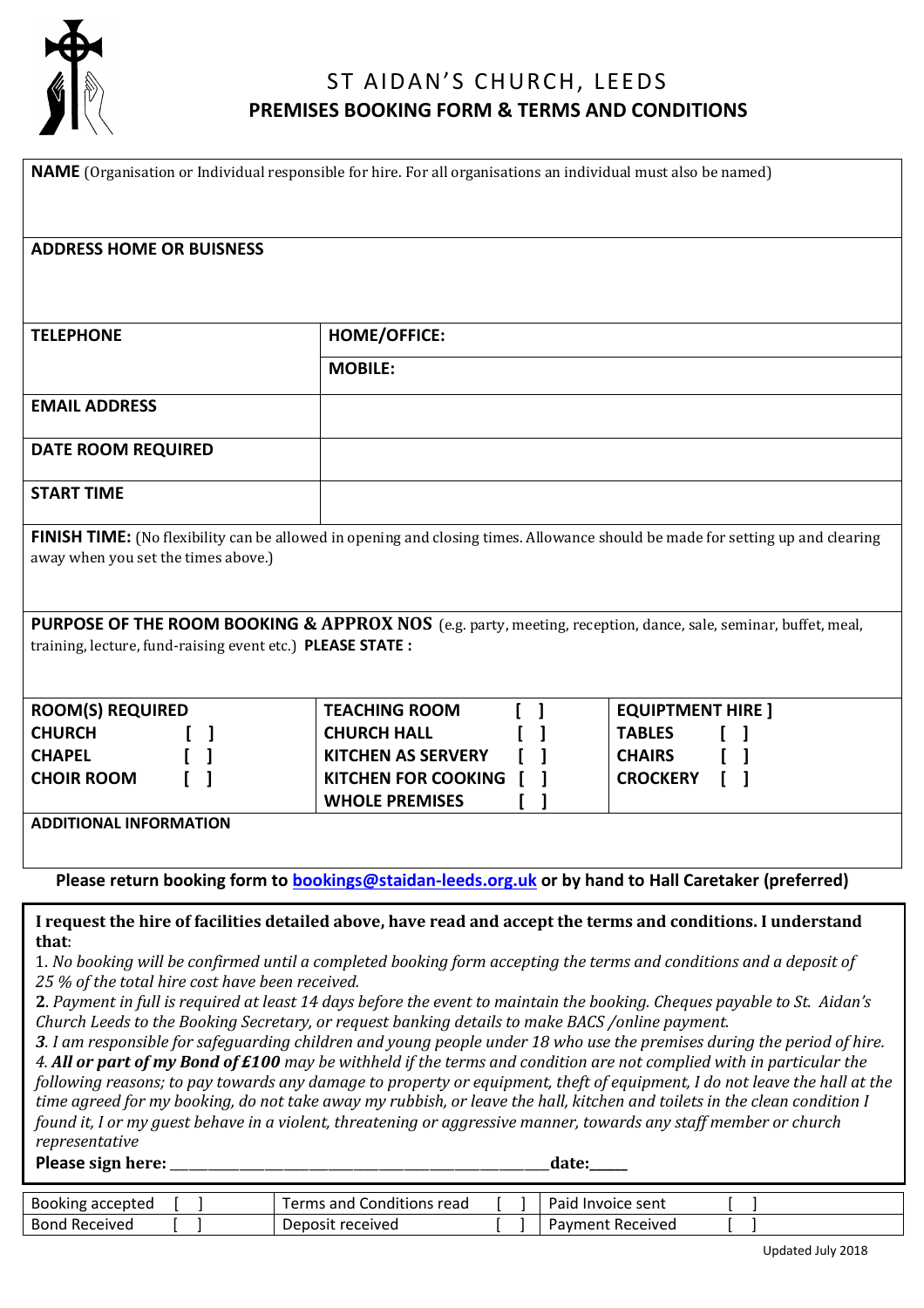

## ST AIDAN'S CHURCH, LEEDS **PREMISES BOOKING FORM & TERMS AND CONDITIONS**

### **Booking Rates from November 1st 2016:**

## **Hourly rates**

**General hire:**

Hire of hall only: £20 per hour Hire of hall with use of kitchen as server only: £23 per hour Hire of hall with full use of the kitchen: £26 per hour Hire of kitchen only: £15 per hour

### **Charity/congregation members:**

Hire of hall only £18 per hour Hire of hall with use of kitchen as server only: £20 per hour Hire of hall with full use of the kitchen: £23 per hour Hire of kitchen only: £15 per hour

#### **All day event (10 hours or more): General hire:**

Hire of hall only: £200 Hire of hall with use of kitchen as server only: £230 Hire of hall with full use of the kitchen: £260

### **Charity/congregation members**:

Hire of hall only £170 Hire of hall with use of kitchen as server only: £200 Hire of hall with full use of the kitchen: £230

All day event for hall, kitchen, crypt and church: £250 All day event for hall, kitchen, crypt, church and organ £500.

Hire of Equipment/crockery will be charged according to numbers required.

### **Bouncy Castles**

An extra charge of £20 applies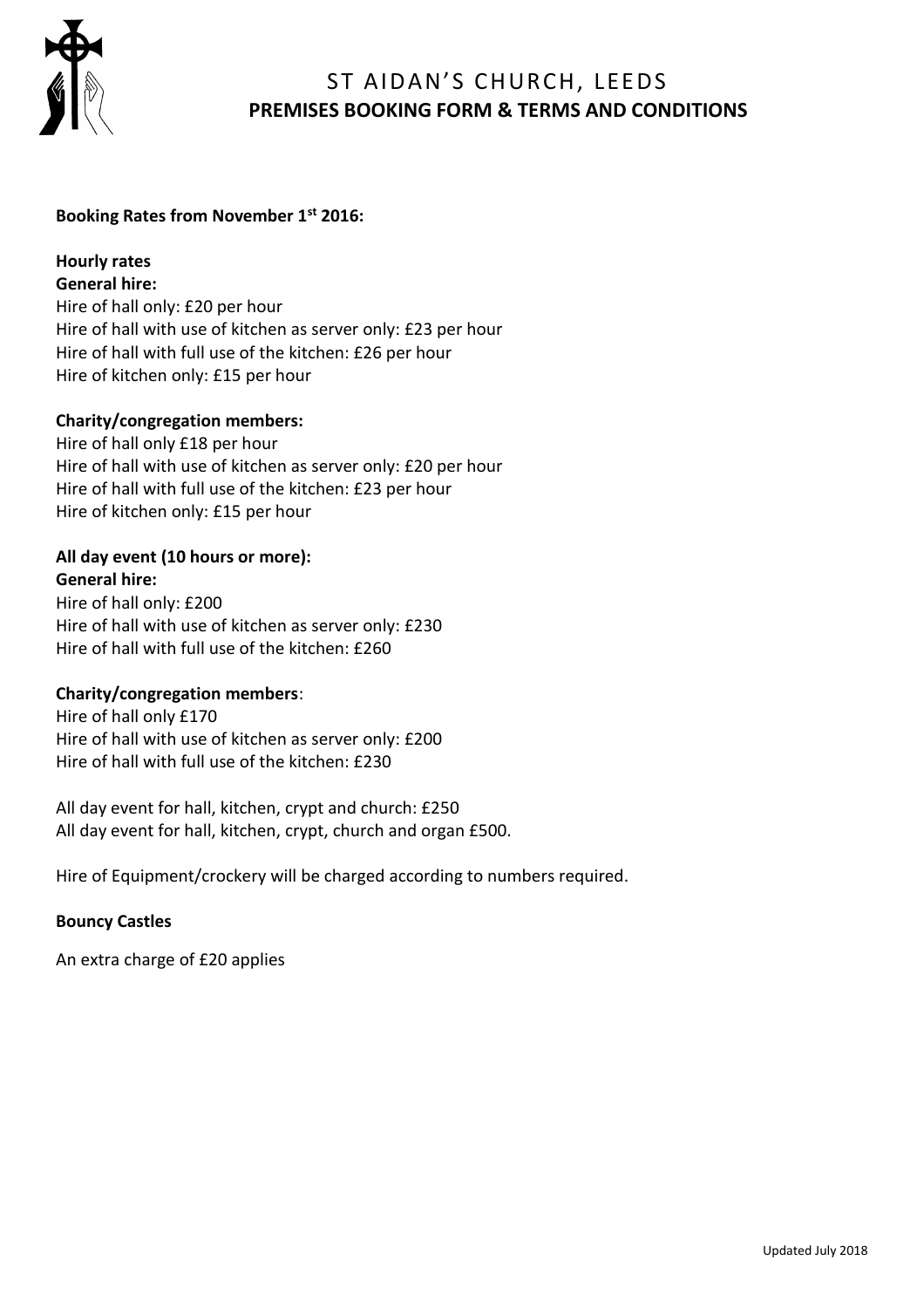

## ST AIDAN'S CHURCH, LEEDS **PREMISES BOOKING FORM & TERMS AND CONDITIONS**

## **1. General Terms**

- The booking is for the sole purpose stated on the booking form at the times stated. The booking relates to the room(s) stated and no other.
- No keys to the premises are handed over to any hirer.
- The hirer or their representative (this must be responsible person over the age of 18) must attend for their booking at the agreed time of booking. The premises will not be handed over to anyone not deemed responsible.
- The premises will be vacated at the time stated on the booking form.
- Responsibility for the supervision of or for the conduct of guest at the event is the sole responsibility of the hirer.
- Aggressive and abusive behaviour towards any staff member or church representative will not be tolerated.
- For health & safety reasons the hall is licensed for a maximum of 150 people.
- The hirer confirms that they have inspected the room(s) and that it is/they are suitable for the proposed event. If the hirer puts up any posters or decorations they must be attached with WHITE TACK only, under no circumstances must drawing pins be used. Any decorations or posters must be taken down at the end of the event.
- If any food is being prepared or served, the hirer is responsible for ensuring they have appropriate Food Hygiene Certification.
- The hirer shall indemnify the Church against all claims, demands, actions or proceedings in respect of goods or clothing, or of the deaths or injuries of any persons which shall occur during or arise out of the period of hire, provided that this indemnity shall not apply to any claim, demand, action, or proceedings which arise out of the negligence on the part of the Church, its officers or agents or from any defects of the premises.
- The hirer will be responsible for the cost of making good any damage to the church premises or loss of church property caused by anyone attending the event.
- The hirer is responsible for adhering to the requirements of child protection and adult safeguarding. The hirer is responsible for ensuring sufficient supervision is provided at the event, especially in respect to children's events i.e. birthday parties.
- Sufficient first aiders are to be present at the event.
- The hirer is responsible not to exceed the capacity of the room's licensed numbers.

## **2. KITCHEN FACILITIES**

- Access to the servery and the kitchen is strictly forbidden unless it is expressly included in the booking.
- Access to server and kitchen areas is limited to those aged 10 or older, children have to be accompanied at all times by an adult.
- The Kitchen must be left in a clean and tidy condition, any equipment used in the kitchen must be washed, dried and put away. All utensils/crockery must be left clean.
- Any cleaning needed to be done after the event will be charged to the client. Cleaning utensils and materials (including bin bags) are not available, hirers must provide their own.
- If the tea urn or cooker is used, the extractor fan must be switched on.